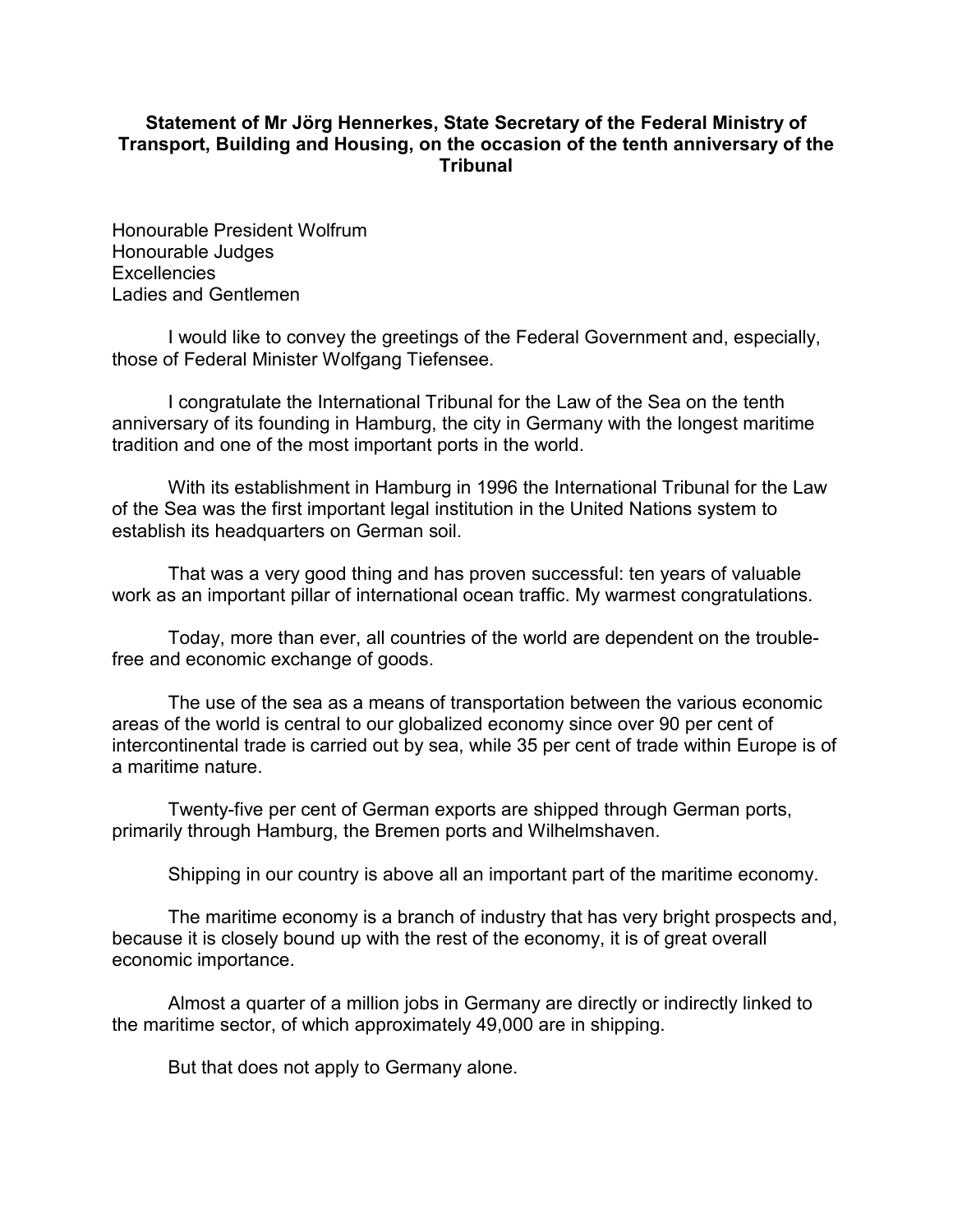The European Commission recently published a study on the potential for growth and employment within the maritime economy. The study shows that the maritime sectors are decisive for Europe's economic prosperity.

Throughout the European Union, 1.9 million people are employed in the traditional maritime sectors alone. When all sea-related activities are added together, this figure increases to over 5 million.

Thanks to an active shipping policy in recent years, Germany has been able to further increase the number of ships flying its flag.

In this connection, I would like to mention in particular the Maritime Alliance and the National Maritime Conference.

As you are aware, the Federal Government, together with the German Shipowners' Association (VDR) and the trade union ver.di – in agreement with coastal states - has made specific arrangements for strengthening the status of shipping in Germany.

These arrangements are aimed, above all, at reinforcing the training and employment of German and European Union crews on board German-registered merchant ships and on land; a further objective is the registration and re-registration of ships flying the German flag.

The Maritime Alliance, along with our tonnage tax, is the current focus of the Federal Government's shipping policy (which was included in the coalition agreement of 11 November 2005) and is an enormously important focus for the maritime economy as a whole.

Successful foreign trade is a vital part of the German economy.

What would the world's champion exporter be without the maritime economy?

The most important requirement is a high-quality, competitive and efficient merchant fleet, and this can only be attained if ship-owners can rely fully on valid legal regulations.

The arrangements made within the Maritime Alliance therefore set a trend for assuring Germany's future position in the maritime sector.

These arrangements have been implemented very successfully since August 2005 and have been highly productive - everyone has profited from them.

it.

For this reason, all those involved in the Maritime Alliance will continue to support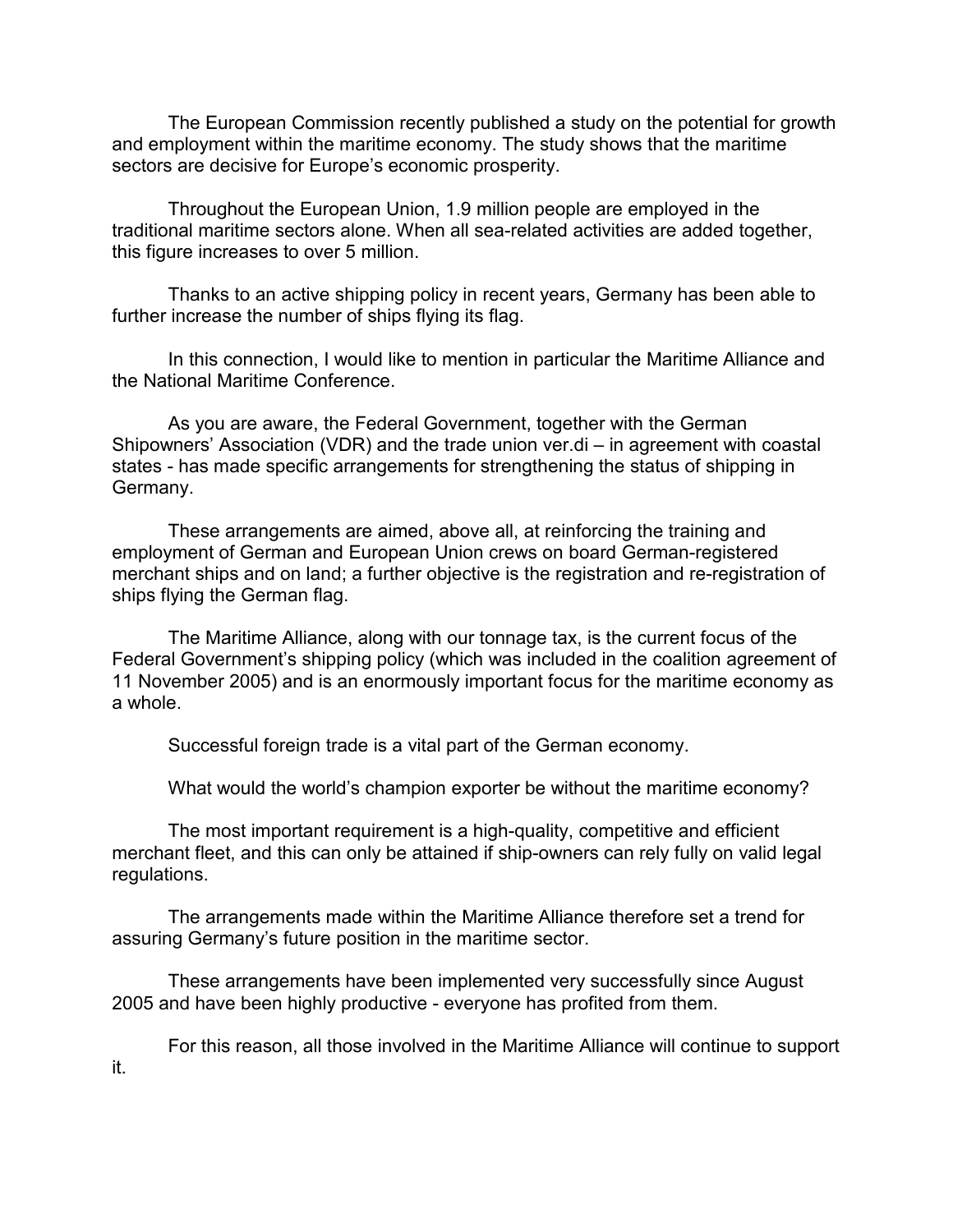Changes in the current basic conditions, however, will require certain adiustments to be made.

The National Maritime Conference

The fifth conference will take place this year on 3 and 4 December here in Hamburg.

It will further the dialogue that began in Emden (2000) and continued in Rostock (2001), Lübeck (2003) and Bremen (2005) and concerns improvements in the basic conditions for the maritime sector in Germany and ways of making its results endure.

This dialogue provided plenty of food for thought and the results implemented have been very successful.

Thanks to this cooperation over the past few years, our ranking among the leading countries of registry has improved considerably.

In 2004, Germany was in 24th place; this year we are ranked 14th.

Ladies and Gentlemen,

In the list of leading merchant fleets ranked according to the owner's nationality, Germany is in third place, just behind Greece and Japan.

All countries, not only the Federal Republic of Germany, have a vested interest in international shipping being clearly and legally regulated throughout the world.

Restrictions must remain within the bounds of what is necessary.

In our opinion, legal regulations should be imposed at international level, in particular through the International Maritime Organization.

In the global economy, European Union regulations make sense only to a very limited extent.

In this respect, it is highly important to strike the right balance between a dynamic maritime economy, the use of the maritime environment, the protection of natural resources and the necessary legal framework.

However, in order to function properly, shipping needs to establish a framework of stable fundamental requirements which are of equal validity throughout the world and must be observed.

As the seas and oceans of the world are interlinked, so must the basic legal conditions be.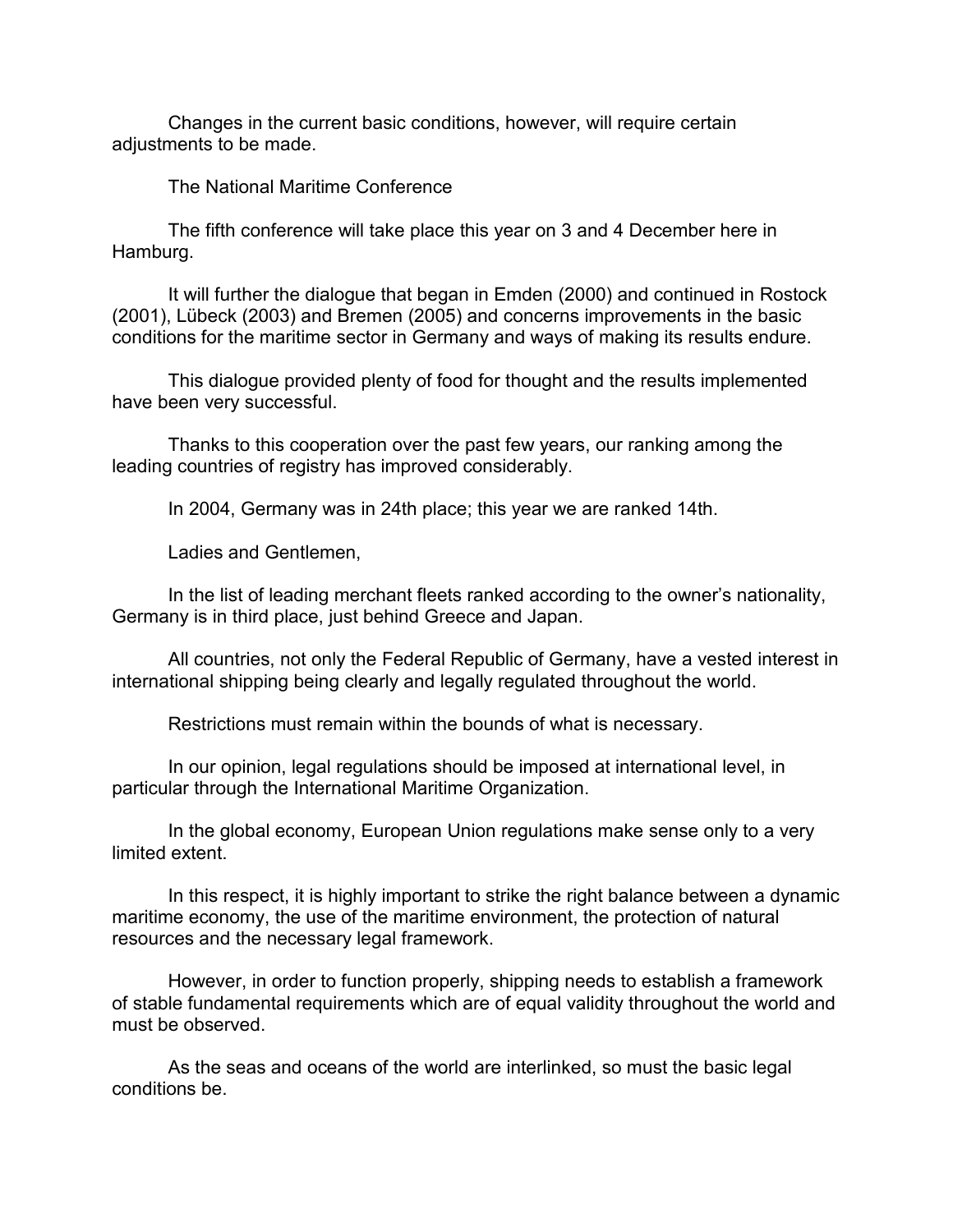It is therefore important, especially in the area of shipping and ship safety, that the successful work of existing international organizations continues.

Our goal is NOT to divide the oceans into a safe and tidy area around the territory of the European Union and apply a "laissez-faire" policy to the rest of the world.

Our wish is for the same objectives in terms of protection to be attained in comparable maritime situations worldwide.

Ladies and Gentlemen,

The United Nations Convention on the Law of the Sea (UNCLOS) establishes the legal framework for the use and protection of the oceans and regulates the details of its various uses.

Throughout the world, the International Tribunal for the Law of the Sea is recognized as a central component of a comprehensive system for settling disputes arising from the interpretation and application of the Convention on the Law of the Sea to which the signatories to the Convention have submitted.

The Tribunal's competence is derived not only from the Convention on the Law of the Sea but also from other international law conventions which refer to the Convention on the Law of the Sea and have expressly transferred jurisdiction to the Tribunal.

In addition, the European Commission's Green Paper on a Future Maritime Policy states that the application and enforcement of the regulations agreed within the context of the Convention on the Law of the Sea will be strengthened by the Convention's systematic reference to the International Tribunal for the Law of the Sea.

Germany vigorously supports this proposal.

As a friend and sponsor of international law of the sea, the International Tribunal for the Law of the Sea is an important United Nations institution in Germany.

In emphasizing its commitment to the International Tribunal for the Law of the Sea, Germany is also expressing its readiness to assume responsibility on an international scale and showing its great interest in the successful work of the United Nations and the strengthening of the system for the peaceful settlement of disputes.

Only if we establish uniform international standards, enforced by the competent bodies, can we ensure that international markets suffer no competitive bias resulting from different interpretations of the legal regulations.

Ladies and Gentlemen,